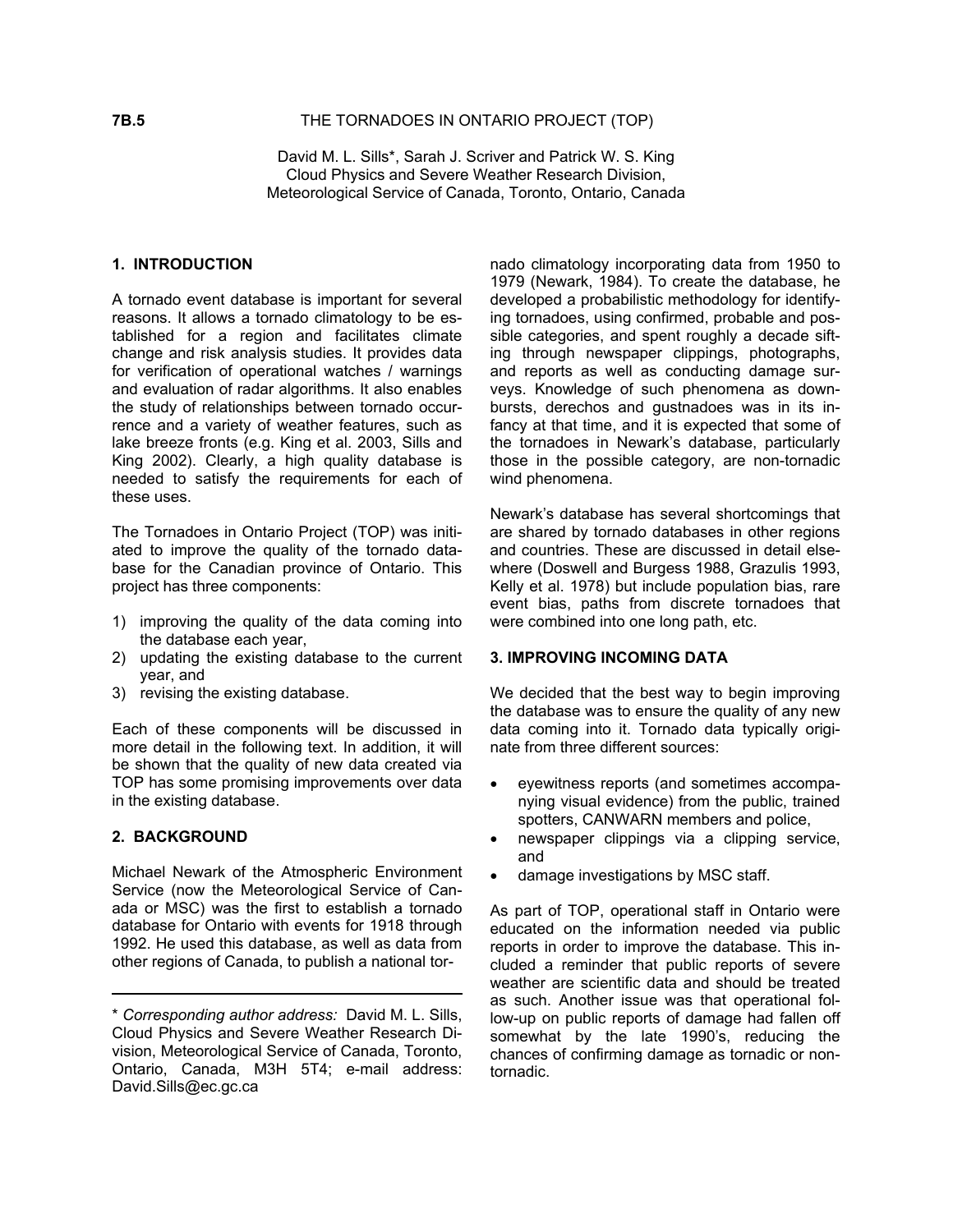In 1999, a more aggressive damage survey initiative was undertaken by the lead author. Of particular importance were weak damage events where post-event evidence would be hard to come by. In 2004, the operational damage survey program in Ontario was reinvigorated and is now likely better than at any time in the past.

Another weak point in the incoming data process was a lack of operational consistency when classifying damaging wind events (tornadic or otherwise) and rating them using the Fujita scale (Fujita, 1981). To address this, we developed and tested two tools: the Tornado Classification Decision Tree and the Wind Damage Rating Table.

## *3.1 The Tornado Classification Decision Tree*

To maintain consistency with the Newark database, we decided to retain the probabilistic approach with confirmed, probable and possible categories. In a province as large as Ontario, with many areas of very low population density, we hoped this approach would allow more flexibility when interpreting results than use of a binary, or yes-no, system.

We defined the confirmed category so that events must have definitive evidence of a tornado, usually consisting of some sort of visual evidence or a combination of eyewitness reports and damage reports (within 30 km and 30 min of each other). We defined the probable category to include events where all available evidence pointed to the likelihood of a tornado, though definitive evidence was not available.

The possible category was defined to include events that had either ambiguous or unreliable tornado evidence. As with Newark's work, the inclusion of possible events allows for future event re-evaluation and possible extension of the database. Combining confirmed and probable events likely gives the best representation of actual tornado occurrence without including potentially nontornadic events (e.g. microbursts).

Two other types of reports had to be dealt with: non-tornadic funnel clouds and waterspouts. It is the experience of the authors that reports of nontornadic funnel cloud sightings are generally unreliable unless accompanied by corroborating evidence. However, since some of these could potentially lead to the identification of a tornadic event, they were set aside in a separate "Funnel Cloud" category.

It was decided that waterspouts not affecting land would be omitted from the database for the time being. Work on a waterspout database for Ontario has been undertaken by Wade Szilagyi of MSC and it is anticipated that the tornado and waterspout databases may be combined at some time in the future.

Once the event classifications had been finalized, a decision tree was developed so that storm data from various sources could be used to consistently place events in the appropriate categories. The Tornado Classification Decision Tree is shown in Fig. 1.

As designed, the reliability of the data source decreases as one goes down the left side of the tree, beginning at the top with damage investigation data and ending at the bottom with a report of a funnel cloud. The terminal nodes represent the highest allowed classification for the given evidence. For example, a photograph of a tornado results in a "confirmed" event while an eyewitness report of a tornado is a "probable" event. These classifications can be reduced at the discretion of the user if the available evidence is ambiguous or suspect.

Each terminal node is given a letter and this letter is entered into the database along with any reduction factor (e.g. B, -1). In this way, the type of evidence associated with each event enters the database. In addition, any future revisions to the decision tree can easily be reflected in the database using the terminal node identifiers.

Definitions for the italicized terms on the decision tree are given in Appendix A.

# *3.2 The Wind Damage Rating Table*

In addition to the need for consistent event classification, there was also a need to ensure that wind damage was rated consistently. Several sources of information on the F-scale had been used in Ontario up to this point and a document was needed to bring all of these sources, and sources based on new science, together in one location. Fig. 2 shows a few example rows from the rating table.

The rating table lists damage indicators down the left side and F-scale ratings with associated wind speeds across the top. Descriptions of damage are included at the appropriate locations within the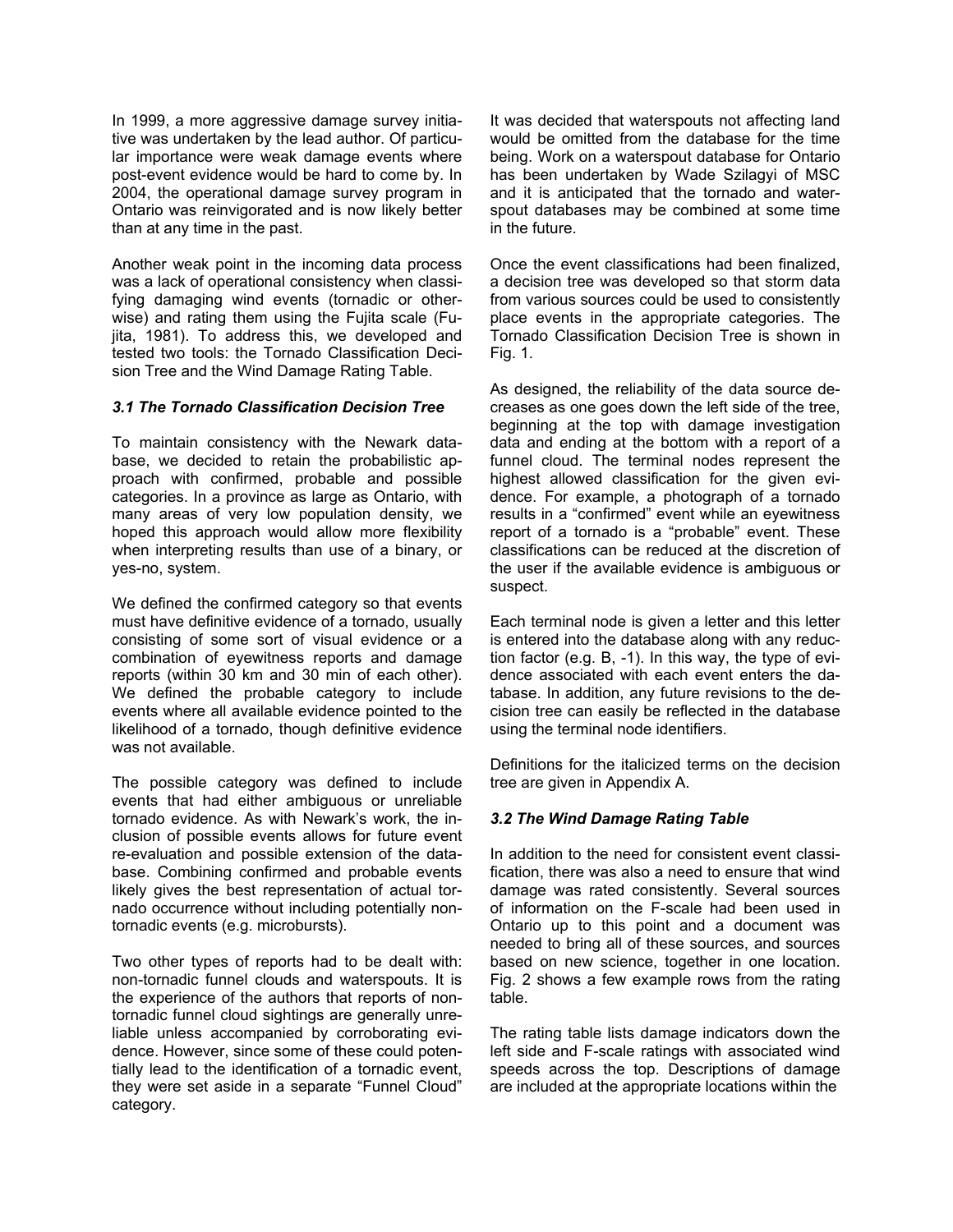

Figure 1. The decision tree developed and tested for TOP. Italicized terms are defined in Appendix A.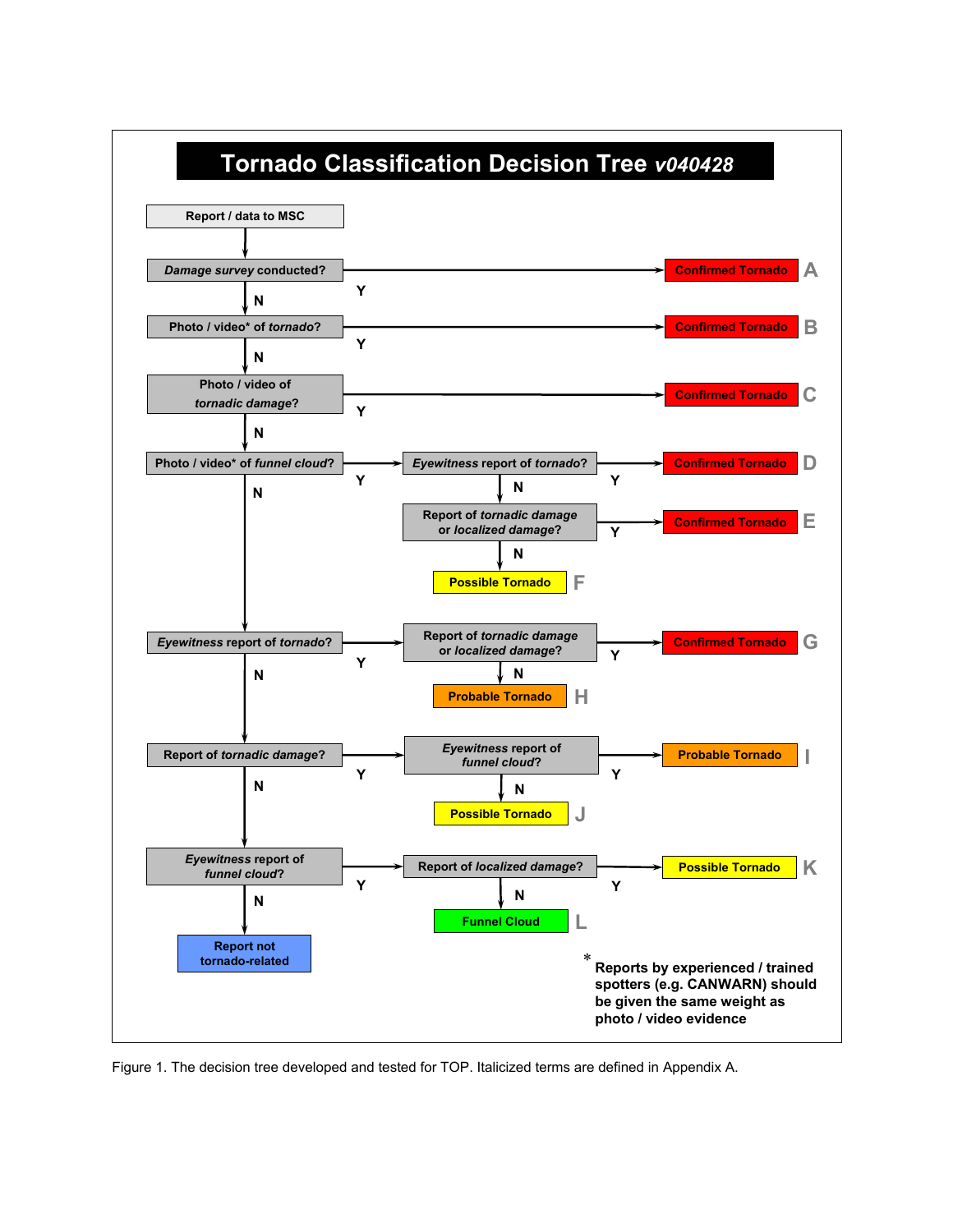| <b>TOP - Wind Damage Rating Table</b> |                                           |                                                                                                                                                 |                                                                                                                                                                                                                                                                             |                                                                                                                                                             |                                                                                                                                                       |                                                                                                 |                                                                                                           |                                                                                                                                                                                                         |
|---------------------------------------|-------------------------------------------|-------------------------------------------------------------------------------------------------------------------------------------------------|-----------------------------------------------------------------------------------------------------------------------------------------------------------------------------------------------------------------------------------------------------------------------------|-------------------------------------------------------------------------------------------------------------------------------------------------------------|-------------------------------------------------------------------------------------------------------------------------------------------------------|-------------------------------------------------------------------------------------------------|-----------------------------------------------------------------------------------------------------------|---------------------------------------------------------------------------------------------------------------------------------------------------------------------------------------------------------|
| $v$ 04.08.04                          |                                           | Fujita Scale Rating, Speed (km h <sup>-1</sup> ) and Damage Description                                                                         |                                                                                                                                                                                                                                                                             |                                                                                                                                                             |                                                                                                                                                       |                                                                                                 |                                                                                                           | Page 1                                                                                                                                                                                                  |
|                                       |                                           | F <sub>0</sub>                                                                                                                                  | F <sub>1</sub>                                                                                                                                                                                                                                                              | F <sub>2</sub>                                                                                                                                              | F <sub>3</sub>                                                                                                                                        | F4                                                                                              | F <sub>5</sub>                                                                                            |                                                                                                                                                                                                         |
| Code                                  | Indicator                                 | $60 - 110$                                                                                                                                      | $120 - 170$                                                                                                                                                                                                                                                                 | $180 - 240$                                                                                                                                                 | $250 - 320$                                                                                                                                           | $330 - 410$                                                                                     | $420 - 510$                                                                                               | <b>Notes</b>                                                                                                                                                                                            |
| AH                                    | Well-built.<br>well-<br>anchored<br>house | Some roofing / siding<br>materials removed.<br>chimneys, awnings and removed, partial<br>canopies damaged,<br>antenna or satellite<br>dish bent | Large areas of roofing / Well-attached roof<br>siding material<br>structural failure of<br>roof, attached garages damage<br>may be destroyed                                                                                                                                | removed from house.<br>frame house may have<br>other structural                                                                                             | Roof and some exterior Frame house<br>walls removed from<br>frame house, upper<br>story of brick house<br>destroyed                                   | destroved to<br>foundation, two-storey<br>brick house left with<br>only a few walls<br>standing | Frame house<br>obliterated and debris<br>swept from foundation.<br>brick house destroyed<br>to foundation | If roof and walls not<br>fastened properly.<br>maximum rating should be<br>either F2 OR the rating of<br>the adiacent house. Brick<br>house refers to solid brick<br>construction, NOT brick<br>veneer. |
| UH                                    | Well-built.<br>unanchored<br>house        | Some roofing / siding<br>materials removed.<br>chimneys, awnings and removed, partial<br>canopies damaged,<br>antenna / satellite dish<br>bent  | Large areas of roofing / Structural damage to<br>siding material<br>structural failure of<br>roof, attached garages<br>may be destroyed, one-foundation, summer<br>story house shifted on<br>its foundation, summer and/or carried a short<br>cottage may be rolled<br>over | house, one-story house moved entirely off its<br>moved entirely off its<br>foundation, two-story<br>house shifted on its<br>cottage rolled over<br>distance | One-story house<br>foundation and<br>destroyed, two-story<br>house sustains major<br>structural damage and<br>is moved entirely off its<br>foundation | Two-storey house<br>moved entirely off its<br>foundation and<br>destroyed                       |                                                                                                           |                                                                                                                                                                                                         |
| <b>MH</b>                             | Mobile home                               | Awnings and canopies Unanchored mobile<br>damaged, antenna /<br>satellite dish bent.<br>unanchored mobile<br>home shifted on its<br>foundation  | home overturned and<br>destroyed though still<br>recognizable, anchored unrecognizable<br>mobile home has<br>partial structural failure                                                                                                                                     | Mobile home<br>obliterated and<br>rendered                                                                                                                  |                                                                                                                                                       |                                                                                                 |                                                                                                           |                                                                                                                                                                                                         |

Figure 2. Part of the wind damage rating table developed and tested for TOP.

table. Notes, references, and update information are also provided.

Each damage indicator is assigned a code, and this code is entered into the tornado database. For example, if the F-scale rating was based on the roof being completely removed from a well-built, well-anchored house, a rating of F2 and a code of AH would be entered into the database. This allows easy revision of ratings if the table is changed at some time in the future.

#### **4. UPDATING THE TORNADO DATABASE**

For the next phase of the project, we used the new classification and rating tools to update the Newark database with a new TOP database covering the period from 1993 to 2003.

News clippings for the period were obtained and items related to wind phenomena were extracted. The operational severe storm log was also combed for items related to wind phenomena. Lastly, all damage survey reports and any available video and photographic evidence for the period were gathered.

For each event, the available data were processed using the new classification and rating tools and a

physical archive file was created to store associated clippings, photographs, videotapes, etc. Summary sheets for each event were also created and place at the front of each physical archive file. The physical files are to be placed in the national tornado archives stored at the Meteorological Service of Canada headquarters in Toronto.

Using a desktop computer, data for tornado events were entered into a spreadsheet, including the following parameters:

- Tornado classification, code and reduction factor
- Event start time (local and UTC)
- F-scale rating and code
- Start and end point latitude and longitudes
- Path length, width and direction of motion
- Human and animal dead and injured
- Property damage (thousands of unadjusted Canadian dollars)
- Ontario watch region
- Nearest community
- F-scale rating notes
- Miscellaneous notes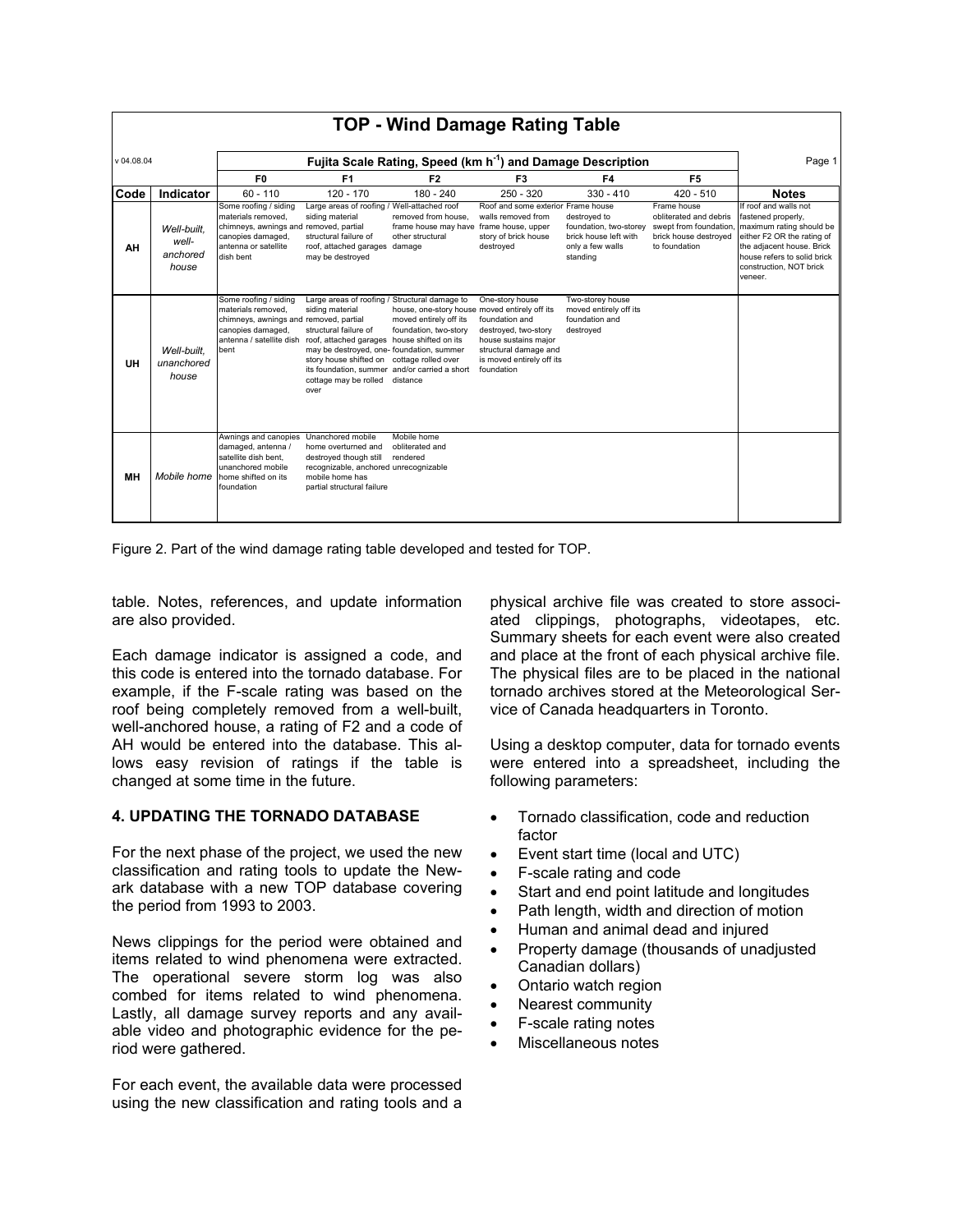# **4.1 Results**

Some results from the 1993-2003 TOP database will be discussed in this section. Detailed climatological and statistical analysis will be presented in a future paper.

In total, 191 tornado events were identified and entered into the database, including 67 confirmed, 40 probable and 84 possible events (plotted in Figs. 3a and 3b). Considering just confirmed and probable tornadoes, there were 2 F3, 7 F2, 34 F1 and 64 F0 events (plotted in Figs. 4a and 4b).

We found that the primary evidence for tornado classification was from newspaper clippings (43%), followed by eyewitness reports (34%) and MSC staff damage investigations (22%). However, for a given year, any one of these sources could dominate.

Combining the 1993-2003 TOP database with the existing Newark database yields a continuous tornado event record from 1918 to 2003. Events will be added annually starting in the current year. A plot of confirmed and probable events from the combined database is shown in Figs. 5a and 5b.

## **4.2 Evaluating Data Quality**

Brooks and Doswell (2001) found that the distribution of tornadoes by F-scale ranking in the United States (the most comprehensive national tornado database) has been approaching log-linear and note that this is consistent with standard statistical distributions of rare events. They also discovered that, since the 1950s, the slope of the tornado distribution has been relatively constant for F2 through F4 tornadoes, and therefore argued that this slope is an indicator of the true tornado distribution.

In Fig. 6, confirmed and probable tornado data from the Newark and TOP databases are plotted on the same graph as United States tornado data from the 1990s. Data are normalized to 100 F2 tornadoes. It can be seen that Newark data and the United States data are very similar between F2 and F4. However, F0 and F1 tornadoes from the Newark data fall below the F2-F4 slope line, indicating under-reporting of weak tornadoes in the database.

There are no F4 tornadoes in the TOP database. However, the normalized number of F0 through F3 events matches the United States data very closely. This appears to indicate that there is far less under-reporting of weak tornadoes in the TOP database than the Newark database.

We would like to claim that this is entirely due to improved data quality measures taken as part of TOP. However, part of this improvement for weak events can be attributed to improvements in data sources. This includes the introduction of a storm spotter network, the proliferation of consumergrade video and still cameras, and the availability and use of newspaper clipping services.

# **5. REVISING THE EXISTING DATABASE**

The final component of the project is revision of the Newark database, including application of the new tools developed for TOP. There are also a number of past events that have surfaced and need to be added. Since Newark's database already contains over 1000 events, this will be quite a time consuming project and may take several more years to complete. We may begin by reevaluating just the most significant events.

## **6. CONCLUSIONS**

The Tornadoes in Ontario Project was undertaken to improve the quality of Ontario's tornado database for use in a variety of operational and research activities. We have developed a Tornado Classification Decision Tree and a Wind Damage Rating Table to improve the consistency of incoming data, and have used these tools with data from various sources to create a 1993-2003 dataset. These tools will next be used to extend and revise the original Newark tornado database for Ontario that covers the period from 1918-1992.

We hope to export this methodology to other regions of Canada and work towards developing an updated national tornado climatology.

#### **ACKNOWLEDGEMENTS**

Many thanks to Neil Comer of MSC-Ontario Region for producing the tornado data maps. We would also like to acknowledge the ongoing support of division chief Stewart Cober. This article is dedicated to fellow MSC meteorologist and tornado researcher, Brian Murphy, who passed away earlier this year.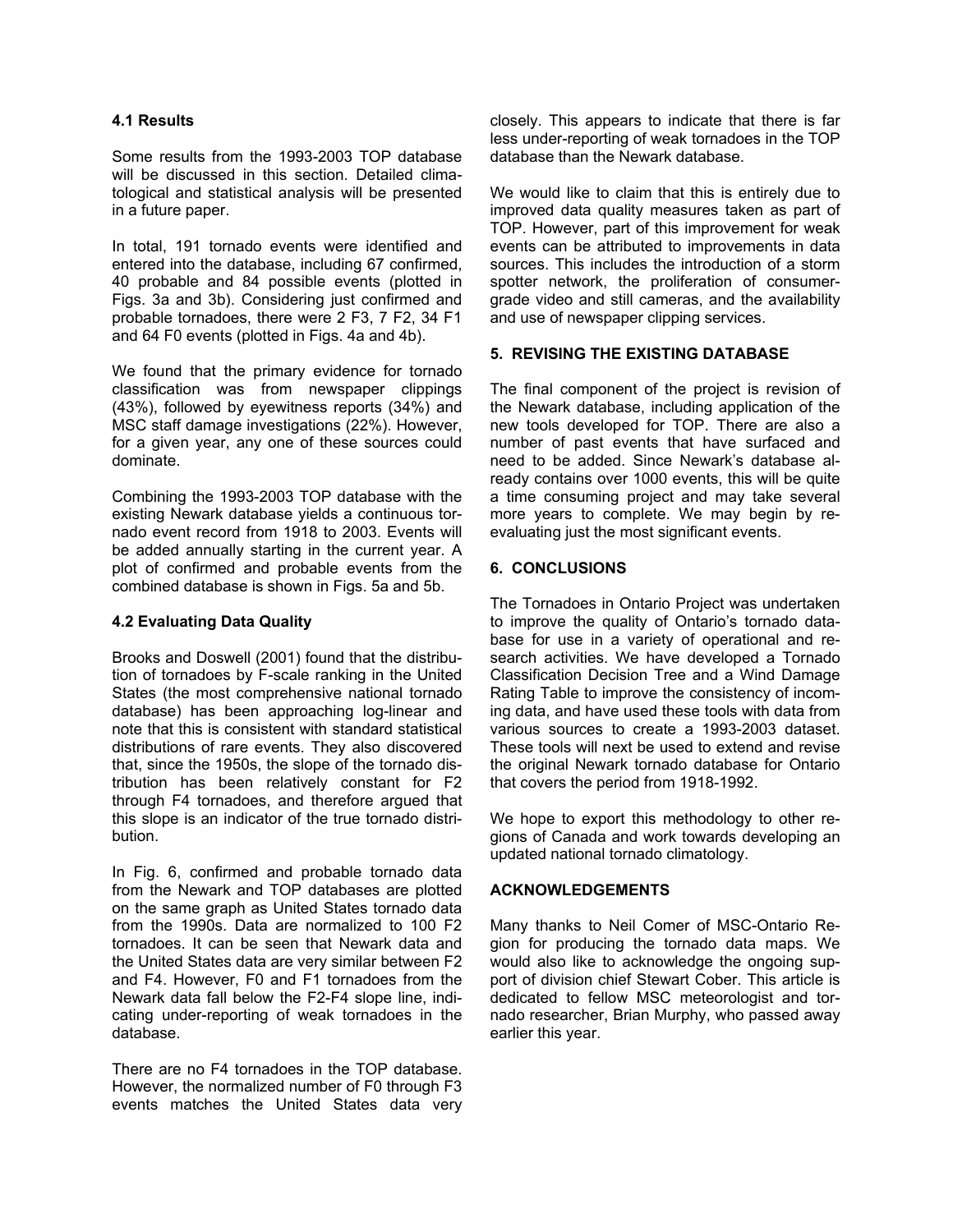

Figure 3a,b. Maps of (a) all Ontario tornadoes and (b) southern Ontario tornadoes for the period 1993-2003 (confirmed - red, probable – blue, possible - green).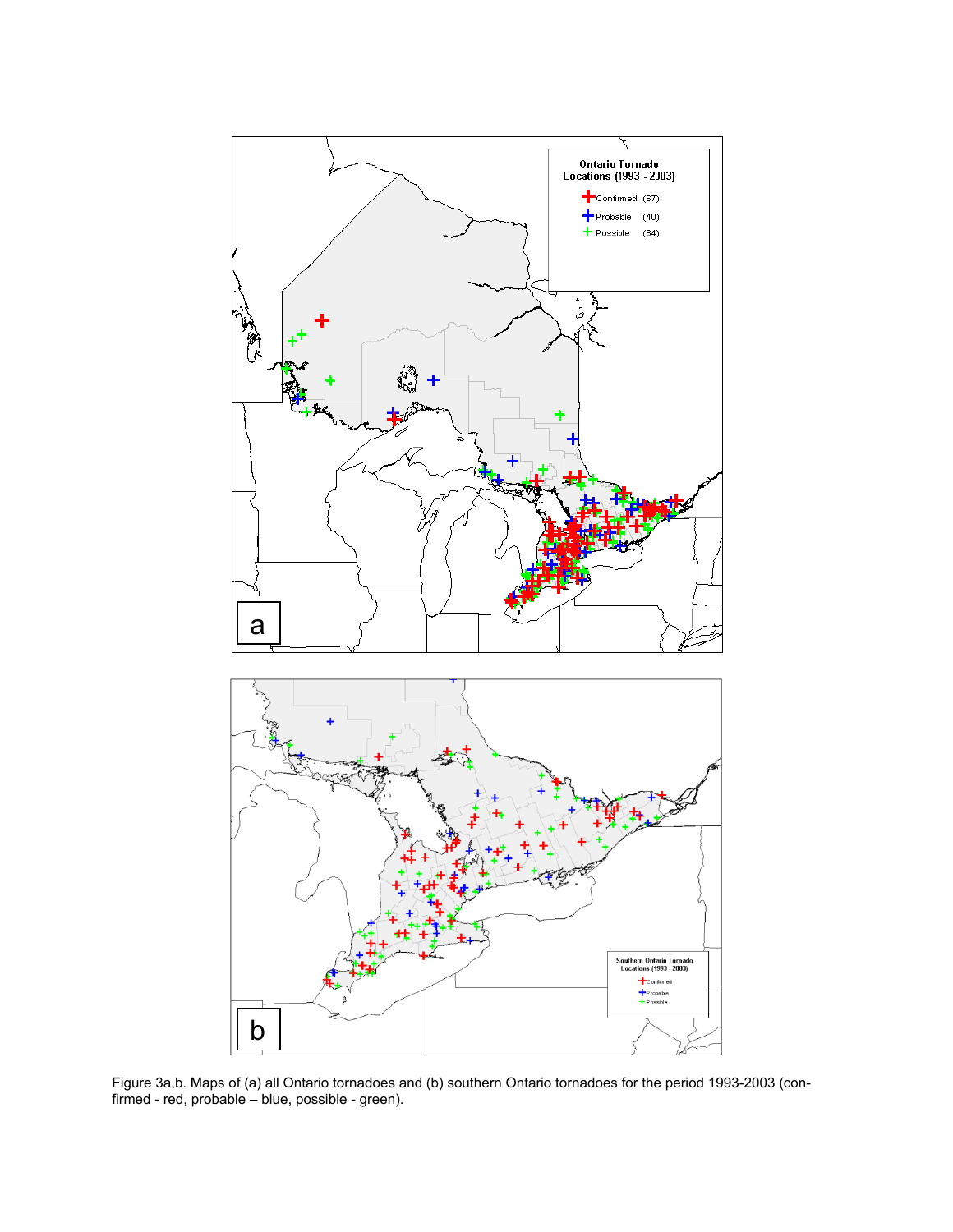

Figure 4a,b. Maps of (a) confirmed and probable tornadoes for all of Ontario and (b) confirmed and probable tornadoes for southern Ontario for the period 1993-2003 (F3 – magenta, F2 – red, F1 – blue, F0 – green).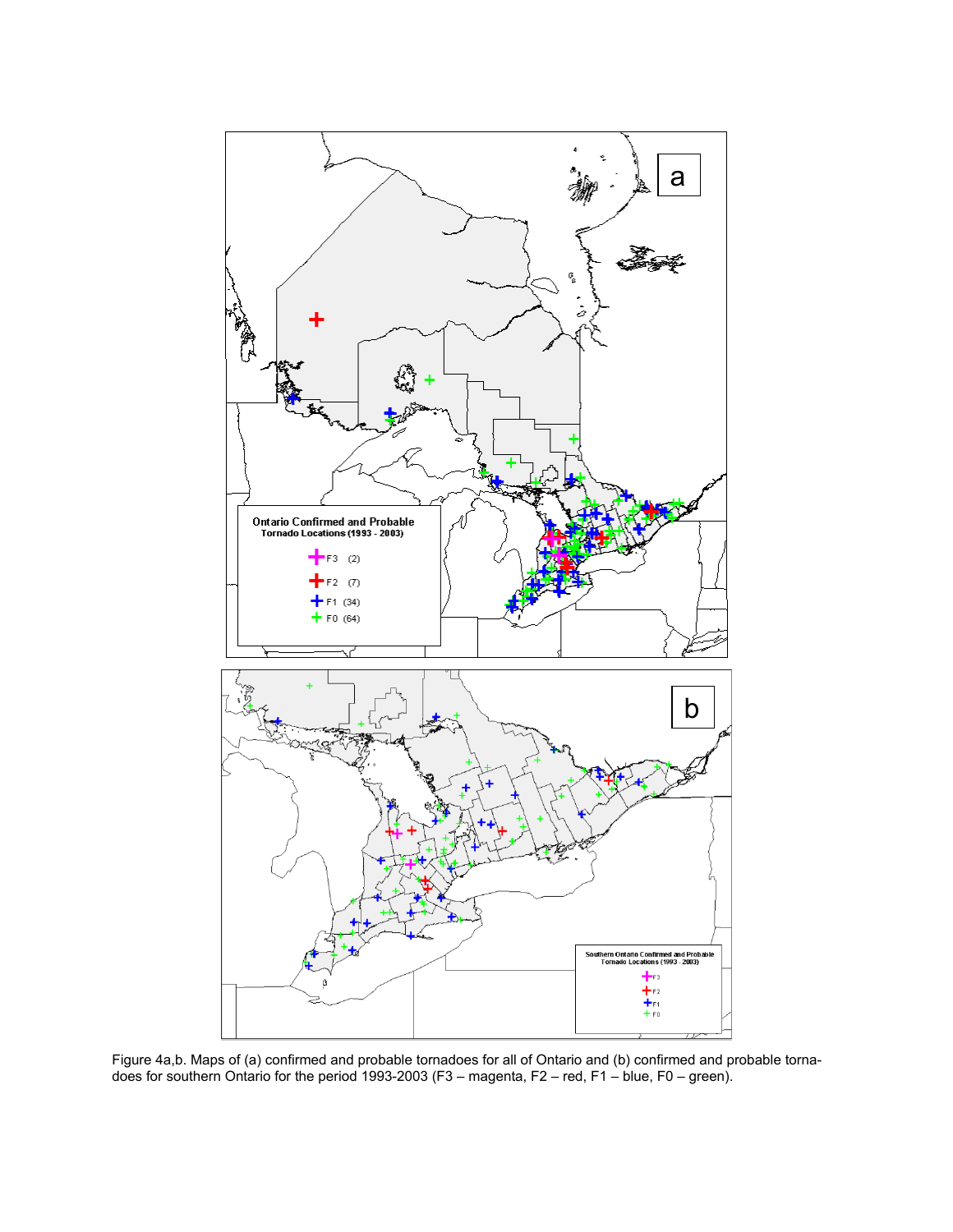

Figure 5a,b. Maps of (a) confirmed and probable tornadoes for all of Ontario and (b) confirmed and probable tornadoes for southern Ontario for the period 1918-2003 (F4 – brown, F3 – magenta, F2 – red, F1 – blue, F0 – green).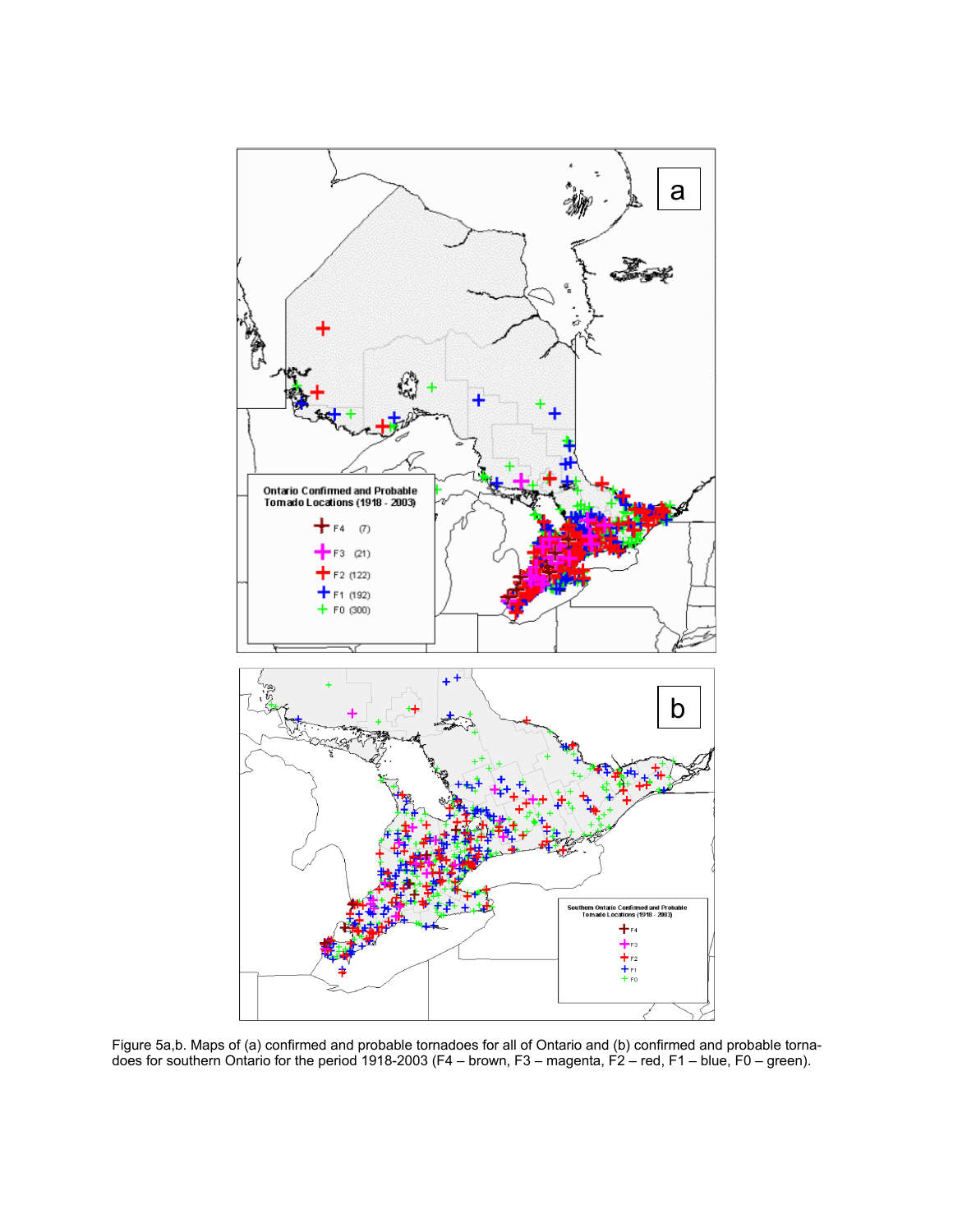

Figure 6. Tornado events by F-scale ranking from the Newark database (green), the TOP database (red) and US 1990s data (black). Events have been normalized to 100 F2 tornadoes. The slope of the line between F2 and F4 is shown by the grey hatched area.

#### **REFERENCES**

- Brooks, H. E., and C. A. Doswell III, 2001: Some aspects of the international climatology of tornadoes by damage classification. *Atmos. Res.*, **56**, 191-201.
- Doswell, C. A. III, and D. W. Burgess, 1988: On some issues of the United States tornado climatology. *Mon. Wea. Rev.*, **116**, 495- 501.
- Fujita, T.T., 1981: Tornadoes and downbursts in the context of generalized planetary scales. *J. Atmos. Sci.,* **38**, 1511-1534.
- Grazulis, T., 1993: *Significant Tornadoes. 1680- 1991*. Environmental Films, St. Johnsbury, VT, 1326 pp.
- Kelly, D. R., J. T. Schaefer, R. P. McNulty, C. A. Doswell III and R. F. Abbey, Jr., 1978: An augmented tornado climatology. *Mon. Wea. Rev*., **106**, 1172-1183.
- King, P. W. S., M. Leduc, D. M. L. Sills, N. R. Donaldson, D. R. Hudak, P. I. Joe, B. P.

Murphy, 2003: Lake breezes in southern Ontario and their relation to tornado climatology. *Weather and Forecasting,* **18**, 795- 807.

- Newark, M. J., 1984: Canadian Tornadoes, 1950- 1979. *Atmos.-Ocean,* **22**, 343-353.
- Sills, D. M. L. and P. W. S. King, 2000: Landspouts at lake breeze fronts in southern Ontario. Preprints, 20th Conference on Severe Local Storms, Orlando, FL, Amer. Meteorol. Soc., 243-246.

#### **APPENDIX A**

The following are definitions used for the decision tree in order of appearance.

#### *Damage Survey*

A thorough investigation of the damage caused by winds associated with a severe local storm. Data for the investigation may be obtained via a site investigation and/or collected from other sources.